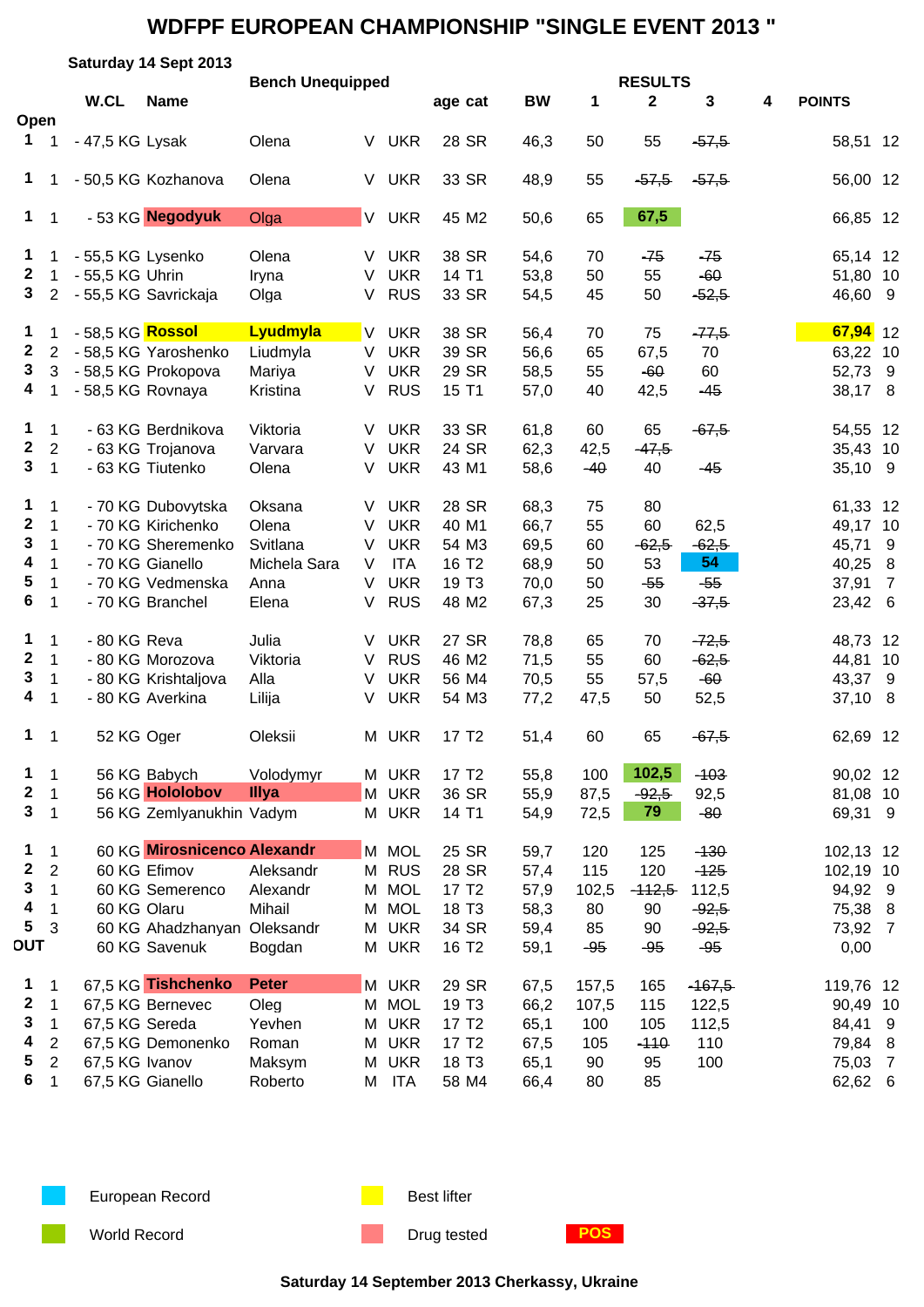### **Saturday 14 Sept 2013**

|                 |                          |                  | <b>Bench Unequipped</b>                    |                  |   |                |                   | <b>RESULTS</b> |            |                  |               |     |                  |                         |  |  |
|-----------------|--------------------------|------------------|--------------------------------------------|------------------|---|----------------|-------------------|----------------|------------|------------------|---------------|-----|------------------|-------------------------|--|--|
|                 |                          | W.CL             | <b>Name</b>                                |                  |   |                | age cat           | <b>BW</b>      | 1          | $\mathbf{2}$     | 3             | 4   | <b>POINTS</b>    |                         |  |  |
| 1               | $\mathbf 1$              | 75 KG Favey      |                                            | <b>John</b>      |   | M SWI          | 25 SR             | 72,9           | 162,5      | 167,5            | $-472,5$      |     | 113,85           | -12                     |  |  |
| $\mathbf{2}$    | $\overline{2}$           |                  | 75 KG Kobets                               | Vitaliy          |   | M UKR          | 25 SR             | 74,6           | 145        | 150              | $-155$        |     | 100,10           | 10                      |  |  |
| 3               | 1                        |                  | 75 KG Zdrobylko                            | <b>Stanislav</b> |   | M UKR          | 17 T <sub>2</sub> | 74,9           | 137,5      | 142,5            | 145,5         | 150 | 96,45            | 9                       |  |  |
| 4               | 1                        |                  | 75 KG Zhmudenko                            | Sergii           |   | M UKR          | 42 M1             | 73,7           | 140        | $-145$           | 145           |     | 97,69            | 8                       |  |  |
| 5               | 3                        |                  | 75 KG Tserunyan                            | Artyom           | М | <b>RUS</b>     | 29 SR             | 73,7           | 135        | 140              | 142,5         |     | 96,00            | $\overline{7}$          |  |  |
| 6               | 1                        |                  | 75 KG Mintiuk                              | Viacheslav       | M | <b>UKR</b>     | 45 M2             | 70,5           | 122,5      | 130              | $-135$        |     | 90,86            | 6                       |  |  |
| 7               | 1                        |                  | 75 KG Denysenko                            | Viktor           | M | <b>UKR</b>     | 20 JR             | 73,5           | 120        | $-130$           | 130           |     | 87,78            | 5                       |  |  |
| 8               | 2                        | 75 KG Glava      |                                            | Serghei          |   | M MOL          | 20 JR             | 73,9           | 115        | 120              | 122,5         |     | 82,36            | 4                       |  |  |
| 9               | $\overline{2}$           | 75 KG Tsurik     |                                            | Vadym            | M | <b>UKR</b>     | 17 T <sub>2</sub> | 70,9           | 117,5      | $-125$           | $-125$        |     | 81,72            | 3                       |  |  |
| 10              | 4                        |                  | 75 KG Belykh (MPF)                         | Dmytro           | М | <b>UKR</b>     | 39 SR             | 72,3           | 110        | $-115$           | 115           |     | 78,69            | $\overline{2}$          |  |  |
| 11              | $\overline{1}$           |                  | 75 KG Yatsishin (MPI Viktor                |                  | М | <b>UKR</b>     | 56 M4             | 73,1           | 105        | 110              | 115           |     | 77,99            | $\mathbf 1$             |  |  |
| 12 <sub>1</sub> |                          |                  | 75 KG Brancato                             | Riccardo         | M | SWI            | 53 M3             | 73,2           | 110        | 115              |               |     | 77,90            |                         |  |  |
| 13 <sub>1</sub> |                          |                  | 75 KG Tsymbal                              | Dmytro           | M | <b>UKR</b>     | 19 T <sub>3</sub> | 73,4           | 110        | 115              | $-125$        |     | 77,74            |                         |  |  |
| 14              | $\overline{2}$           |                  | 75 KG Teterev                              | Nikolay          | M | <b>RUS</b>     | 18 T <sub>3</sub> | 74,4           | 105        | $-115$           | $-115$        |     | 70,21            |                         |  |  |
| 15 <sub>1</sub> | 3                        |                  | 75 KG Chigirinskiy                         | Stanislav        | М | <b>UKR</b>     | 19 T <sub>3</sub> | 69,6           | 90         | $-100$           |               |     | 63,59            |                         |  |  |
| 16              | $\overline{2}$           |                  | 75 KG Kravchenko                           | Gennadii         | М | <b>UKR</b>     | 40 M1             | 71,8           | $-80$      | 80               | $-95$         |     | 55,06            |                         |  |  |
| 17 <sub>1</sub> |                          |                  | 75 KG Myshko                               | Arii             | М | <b>UKR</b>     | 68 M6             | 74,0           | 70         | 75               | $-77,5$       |     | 50,36            |                         |  |  |
|                 |                          |                  |                                            |                  |   |                |                   |                |            |                  |               |     |                  |                         |  |  |
| 1               | 1                        |                  | 82,5 KG Klymenko                           | Yuriy            |   | M UKR          | 31 SR             | 81,5           | 160        | 165              | 170           |     | 106,18 12        |                         |  |  |
| $\mathbf 2$     | 1                        | 82,5 KG Voloshin |                                            | Yukhym           |   | M UKR          | 21 JR             | 82,4           | 145        | 155              | 165           |     | 102,27 10        |                         |  |  |
| 3               | $\mathbf{1}$             | 82,5 KG O Neil   |                                            | David            | M | <b>ENG</b>     | 42 M1             | 81,9           | 150        | 155              | $-160$        |     | 96,47            | 9                       |  |  |
| 4               | $\overline{\mathbf{c}}$  | 82,5 KG Lagoda   |                                            | Volodymyr        | M | <b>UKR</b>     | 44 M1             | 82,1           | $-140$     | 140              | 152,5         |     | 94,76            | 8                       |  |  |
| 5               | $\overline{\mathbf{c}}$  | 82,5 KG Hopshta  |                                            | Volodymyr        | M | <b>UKR</b>     | 30 SR             | 82,4           | 145        | 150              | 152,5         |     | 94,52            | $\overline{7}$          |  |  |
| 6               | 3                        |                  | 82,5 KG Rudenko                            | Volodymyr        | М | <b>UKR</b>     | 27 SR             | 79,6           | $-145$     | $-145$           | 145           |     | 92,10            | 6                       |  |  |
| 7               | 1                        |                  | 82,5 KG Semerenco                          | Anatolii         | M | Mol            | 46 M2             | 81,0           | $-140$     | 140              | $-150$        |     | 87,82            | 5                       |  |  |
| 8               | 3                        | 82,5 KG Mironov  |                                            | Vladilen         | M | <b>UKR</b>     | 43 M1             | 80,8           | $-130$     | 130              | 135           |     | 84,83            | 4                       |  |  |
| 9               | $\mathbf{1}$             |                  | 82,5 KG Pan'kevych                         | <b>Viktor</b>    | M | <b>UKR</b>     | 54 M3             | 79,4           | 130        | $-135$           | $-135$        |     | 82,73            | $\mathbf{3}$            |  |  |
| 10              | $\overline{2}$           |                  | 82,5 KG Budistean (MP Petru                |                  | M | <b>MOL</b>     | 20 JR             | 80,4           | 112,5      | 120              | 125           |     | 78,84            | $\overline{2}$          |  |  |
| 11              | 3                        |                  | 82,5 KG Babarykin                          | <b>Vladyslav</b> | M | <b>UKR</b>     | 20 JR             | 82,4           | 115        | 122,5            | $-127,5$      |     | 75,93            | 1                       |  |  |
| 12 <sub>1</sub> |                          | 82,5 KG Starkov  |                                            | Yurii            | М | <b>UKR</b>     | 66 M6             | 80,3           | 90         | 97,5             | 102,5         |     | 64,70            |                         |  |  |
| 13              | $\mathbf{1}$             | 82,5 KG Lysenko  |                                            | Vladyslav        | M | <b>UKR</b>     | 17 T <sub>2</sub> | 81,2           | 90         | $-100$           | $-100$        |     | 56,36            |                         |  |  |
| 14 <sub>1</sub> |                          |                  | 82,5 KG Verevkin                           | Gennadiy         |   | M RUS          | 70 M7             | 76,0           | 70         | 75               | 80            |     | 52,62            |                         |  |  |
|                 |                          |                  |                                            |                  |   |                |                   |                |            |                  |               |     |                  |                         |  |  |
| 1               | $\mathbf 1$              |                  | 90 KG Ivanchenko                           | <b>Igor</b>      |   | M UKR          | 38 SR             | 89,9           | 187,5      | 195              |               |     | 114,21 12        |                         |  |  |
| 2               | 2                        | 90 KG Chepa      |                                            | Dan              | М | ENG            | 30 SR             | 87,0           | 180        | 187,5            | 190           |     | 113,58 10        |                         |  |  |
| 3<br>4          | 3                        |                  | 90 KG Totskyi (MPF) Yurii<br>90 KG Pyrogov |                  |   | M UKR          | 37 SR             | 88,0           | 180        | 185              | 190           |     | 112,77 9         |                         |  |  |
| 5               | 4<br>1                   |                  | 90 KG Zhironkin                            | legor<br>Roman   |   | M UKR<br>M UKR | 25 SR<br>22 JR    | 88,8           | 180<br>170 | $-185$<br>$-175$ | 185           |     | 109,17<br>102,00 | 8<br>7                  |  |  |
| 6               | 1                        |                  | 90 KG Korenga                              | Vladimir         |   | M UKR          | 43 M1             | 86,5           | 147,5      | $-152,5$         | $-180$<br>155 |     | 92,05            | 6                       |  |  |
| 7               | 1                        |                  | 90 KG Hopshta                              | Mykhaylo         | M | <b>UKR</b>     | 53 M3             | 87,9<br>89,0   | $-155$     | 155              | $-160$        |     | 91,34            | 5                       |  |  |
| 8               | 1                        |                  | 90 KG Shkatula                             | Mykola           | M | <b>UKR</b>     | 55 M4             | 89,3           | 140        | $-145$           | 145           |     | 85,27            | $\overline{4}$          |  |  |
| 9               | $\overline{2}$           |                  | 90 KG Bugaev                               | Mikhail          | М | <b>RUS</b>     | 51 M3             | 88,0           | 135        | 142,5            | $-145$        |     | 84,57            | 3                       |  |  |
| 10              | $\overline{1}$           |                  | 90 KG Vitriakov                            | Gennadii         |   | M UKR          | 49 M2             | 89,1           | 142,5      | $-147,5$         | $-150$        |     | 83,92            | $\overline{2}$          |  |  |
| 11              | $\overline{\phantom{0}}$ |                  | 90 KG Kondratiev                           | Mykhailo         |   | M UKR          | 59 M4             | 83,1           | 135        | 140              | $-145$        |     | 86,27            | $\overline{\mathbf{1}}$ |  |  |
| $12 \quad 2$    |                          |                  | 90 KG Shchetinin                           | Mykhailo         | M | <b>UKR</b>     | 23 JR             | 87,5           | 130        | 140              | $-150$        |     | 83,38            |                         |  |  |
| 13 <sub>3</sub> |                          |                  | 90 KG Nagachevskiy Oleg                    |                  | M | <b>UKR</b>     | 53 M3             | 88,0           | 135        | $-140$           |               |     | 80,12            |                         |  |  |
| 14 <sub>1</sub> |                          |                  | 90 KG Kolontay                             | Leonid           | M | <b>UKR</b>     | 49 M2             | 87,2           | 130        | 132,5            | $-135$        |     | 79,09            |                         |  |  |
| 15 <sub>1</sub> |                          |                  | 90 KG Gavriluta                            | Eugen            |   | M MOL          | 17 T <sub>2</sub> | 89,2           | 125        | 132,5            | $-138$        |     | 77,98            |                         |  |  |
| 16 <sub>2</sub> |                          |                  | 90 KG Sorokin                              | Oleksandr        |   | M UKR          | 57 M4             | 88,0           | 125        | $-135$           | $-142,5$      |     | 74,19            |                         |  |  |
| 17 <sub>1</sub> |                          |                  | 90 KG Vereneakis                           | Yiannis          |   | M ENG          | 20 JR             | 88,7           | 115        | 125              | $-130$        |     | 73,81            |                         |  |  |
| 18              | $\overline{2}$           |                  | 90 KG Kotenov                              | Oleg             |   | M UKR          | 41 M1             | 89,1           | $-115$     | 115              | $-120$        |     | 67,72            |                         |  |  |
| 19              | $\overline{1}$           |                  | 90 KG Golovin                              | Evgenii          |   | M RUS          | 72 M7             | 88,0           | $-110$     | $-110$           | 110           |     | 65,29            |                         |  |  |
| 20 <sub>2</sub> |                          |                  | 90 KG Robertus                             | Aleksander       |   | M RUS          | 17 T <sub>2</sub> | 88,0           | 100        | 105              | 110           |     | 65,29            |                         |  |  |
| 21              | $\overline{1}$           |                  | 90 KG Latyshev                             | Volodymyr        |   | M UKR          | 67 M6             | 88,1           | 90         | $-100$           | $-100$        |     | 53,37            |                         |  |  |
| 22 <sub>1</sub> |                          |                  | 90 KG Lazaridi                             | Georgiy          | M | <b>RUS</b>     | 80 M9             | 85,9           | 60         | 65               | 70            |     | 42,19            |                         |  |  |
| 23, 5           |                          |                  | 90 KG Sokolov (MPF) Andrey                 |                  | M | <b>UKR</b>     | 30 SR             | 86,7           | $-120$     | $-120$           | $-120$        |     | 0,00             |                         |  |  |
| 24 <sub>3</sub> |                          |                  | 90 KG Tolkachov                            | Oleksandr        |   | M UKR          | 42 M1             | 89,0           | $-155$     | $-155$           | $-155$        |     | 0,00             |                         |  |  |
|                 |                          |                  |                                            |                  |   |                |                   |                |            |                  |               |     |                  |                         |  |  |

European Record **Best lifter** Best lifter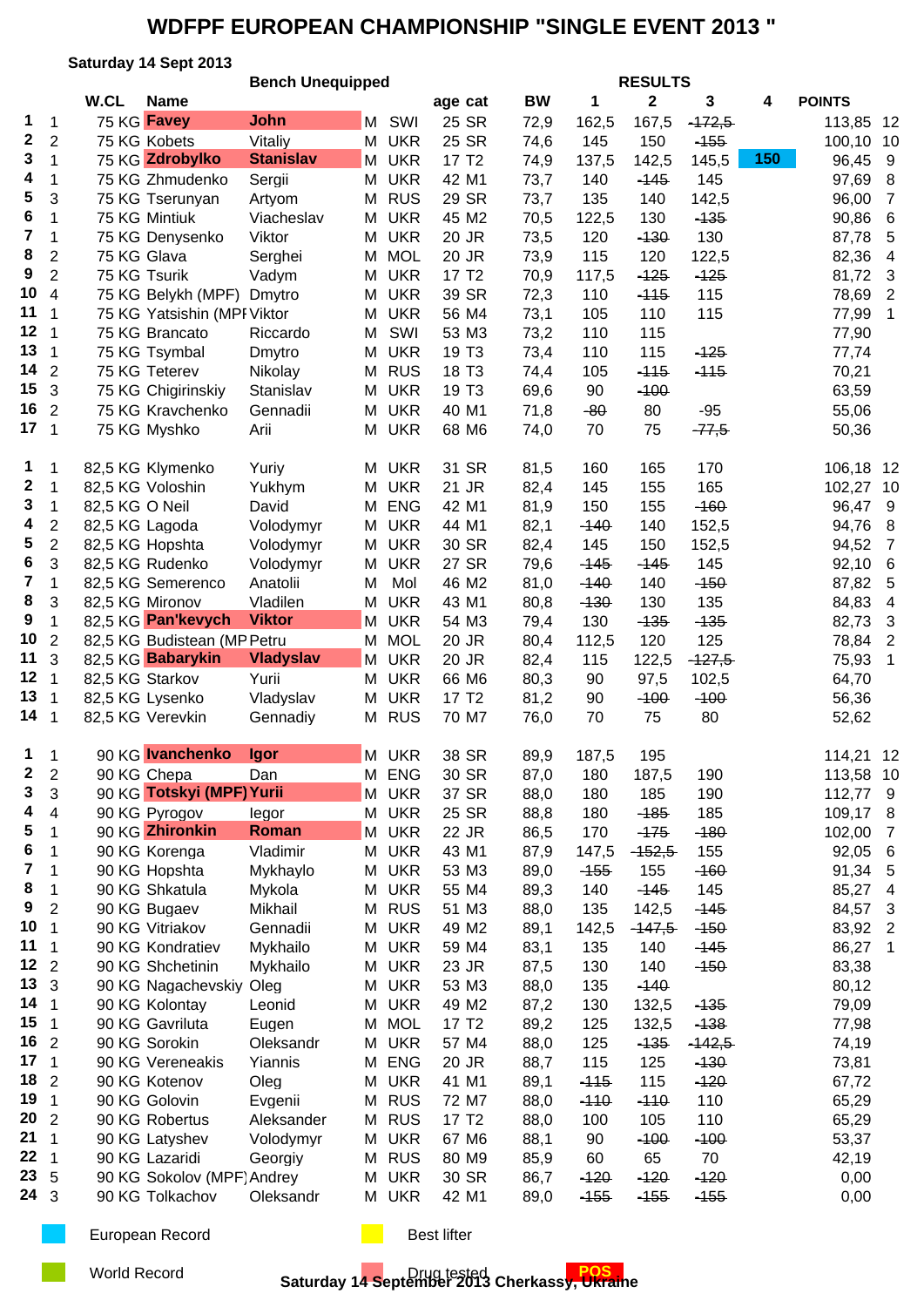### **Saturday 14 Sept 2013**

|                 |                | <b>Bench Unequipped</b> |                                  |               |   | <b>RESULTS</b> |                   |           |          |             |          |   |               |                         |
|-----------------|----------------|-------------------------|----------------------------------|---------------|---|----------------|-------------------|-----------|----------|-------------|----------|---|---------------|-------------------------|
|                 |                | W.CL                    | <b>Name</b>                      |               |   |                | age cat           | <b>BW</b> | 1        | $\mathbf 2$ | 3        | 4 | <b>POINTS</b> |                         |
| 1               | $\mathbf 1$    |                         | 100 KG Gongarad                  | Roland        |   | M SWI          | 38 SR             | 98,8      | 205      | $-212,5$    |          |   | 114,19 12     |                         |
| 2               | $\overline{2}$ |                         | 100 KG Kondraschen Sergii        |               | M | <b>UKR</b>     | 32 SR             | 96,1      | 187,5    | 195         | $-200$   |   | 110,08        | 10                      |
| 3               | 3              |                         | 100 KG Parasochka                | Andriy        | M | <b>UKR</b>     | 24 SR             | 97,0      | 175      | 180         | 185      |   | 103,95        | 9                       |
| 4               | 4              |                         | 100 KG Harbans                   | <b>Bansal</b> | M | <b>ENG</b>     | 35 SR             | 97,3      | 175      | 180         | 185      |   | 103,79        | 8                       |
| 5               | 1              |                         | 100 KG Schahbanov                | Ismail        | M | <b>RUS</b>     | 41 M1             | 99,4      | 172,5    | 177,5       | 182,5    |   | 101,38        | $\overline{7}$          |
| 6               | $\overline{2}$ | 100 KG Pilyaev          |                                  | Sergey        | M | <b>UKR</b>     | 43 M1             | 96,6      | 170      | 175         | $-180$   |   | 98,53         | 6                       |
| 7               | 3              | 100 KG Telyuk           |                                  | Valeriy       | M | <b>UKR</b>     | 43 M1             | 99,4      | 160      | 170         | $-180$   |   | 94,44         | 5                       |
| 8               | 1              | 100 KG Gogu             |                                  | Victor        | M | <b>MOL</b>     | 23 JR             | 95,8      | 157,5    | 165         | $-172,5$ |   | 93,29         | $\overline{\mathbf{4}}$ |
| 9               | 1              |                         | 100 KG Gorbachov                 | Mykola        | М | <b>UKR</b>     | 50 M3             | 91,3      | 135      | 140         | 145      |   | 84,16         | 3                       |
| 10              | 5              |                         | 100 KG Dyagovets                 | Serhii        | М | <b>UKR</b>     | 25 SR             | 97,2      | $-142,5$ | 142,5       | $-457,5$ |   | 79,99         | $\overline{2}$          |
| 11              | $\mathbf 1$    |                         | 100 KG Korshunov                 | Volodymyr     | M | <b>UKR</b>     | 71 M7             | 96,5      | 132,5    | $-138$      | $-138$   |   | 74,64         | 1                       |
| 12              | $\overline{1}$ |                         | 100 KG Melnyk (MPF) Volodymyr    |               |   | M UKR          | 46 M2             | 96,0      | 130      | $-137,5$    | $-137,5$ |   | 73,42         |                         |
| 13              | $\overline{2}$ | 100 KG Vasin            |                                  | Vladimir      | M | <b>RUS</b>     | 54 M3             | 94,2      | 120      | 127,5       |          |   | 72,73         |                         |
| 14              | 3              |                         | 100 KG Chigirinskiy (M Volodymyr |               | М | <b>UKR</b>     | 50 M3             | 93,4      | 115      | 125         |          |   | 71,63         |                         |
| 15              | $\mathbf 1$    | 100 KG Kot              |                                  | Leonid        | М | <b>UKR</b>     | 63 M <sub>5</sub> | 96,9      | 107,5    | 115         | $-120$   |   | 64,65         |                         |
| 16              | $\overline{2}$ |                         | 100 KG Stretskul                 | Valerii       | M | <b>UKR</b>     | 49 M2             | 98,0      | 110      | $-115$      | $-115$   |   | 61,50         |                         |
| 17              | $\overline{2}$ |                         | 100 KG Kaplunenko                | Mykhaylo      | М | <b>UKR</b>     | 62 M <sub>5</sub> | 94,8      | 87,5     | 95          | $-102,5$ |   | 54,01         |                         |
| 18              | $\mathbf{1}$   |                         | 100 KG Ulyanych                  | Vasyl         | M | <b>UKR</b>     | 65 M6             | 99,4      | 70       | 75          | 80       |   | 44,44         |                         |
| 19 <sub>4</sub> |                |                         | 100 KG Echkenko                  | Sergey        | М | <b>UKR</b>     | 51 M3             | 100,0     | $-160$   | $-160$      | $-160$   |   | 0,00          |                         |
| 1               | 1              |                         | 110 KG Yenokian                  | <b>Albert</b> |   | M UKR          | 25 SR             | 101,9     | $-215$   | 215         | 222,5    |   | 122,31        | 12                      |
| 2               | $\overline{2}$ |                         | 110 KG Kuznetsov                 | <b>Viktor</b> | M | <b>UKR</b>     | 24 SR             | 101,2     | 205      | 215         | $-222,5$ |   | 118,53        | 10                      |
| 3               | $\mathbf{1}$   |                         | 110 KG Thomas (MPF Neil          |               | M | <b>ENG</b>     | 41 M1             | 109,2     | 175      | 182,5       | 185      |   | 99,44         | 9                       |
| 4               | $\overline{2}$ |                         | 110 KG Dromov                    | Sergiy        | М | <b>UKR</b>     | 44 M1             | 108,6     | $-170$   | 170         | 182,5    |   | 98,22         | 8                       |
| 5               | $\mathbf{1}$   |                         | 110 KG Bambatgireev Surupasha    |               | M | <b>UKR</b>     | 47 M2             | 107,0     | 170      | 180         | $-190$   |   | 97,29         | $\overline{7}$          |
| 6               | 3              |                         | 110 KG Sydorenko                 | Sergii        | M | <b>UKR</b>     | 31 SR             | 102,4     | 170      | $-175$      | $-175$   |   | 93,28         | 6                       |
| 7               | 4              |                         | 110 KG Skugorov                  | Denis         | M | <b>UKR</b>     | 34 SR             | 107,6     | 170      | $-175$      | $-175$   |   | 91,73         | 5                       |
| 8               | 1              |                         | 110 KG Shyshkevych               | Bohdan        | M | <b>UKR</b>     | 21 JR             | 101,3     | 160      | $-170$      | $-170$   |   | 88,16         | 4                       |
| 9               | 3              |                         | 110 KG Lunov (MPF)               | Yurii         |   | M UKR          | 41 M1             | 107,5     | 160      | $-170$      | $-170$   |   | 86,37         | 3                       |
| 10              | $\overline{2}$ |                         | 110 KG Goncharenko               | Gleb          |   | M UKR          | 23 JR             | 107,6     | 150      | $-162,5$    |          |   | 80,94         | $\overline{2}$          |
| 11              | 3              | 110 KG Danilov          |                                  | Valentin      | M | <b>MOL</b>     | 23 JR             | 108,0     | 140      | 145         | $-152,5$ |   | 78,17         | 1                       |
| 12 <sub>2</sub> | $\mathbf 1$    |                         | 110 KG Zadorozhnij               | Andrii        | М | <b>UKR</b>     | 19 T <sub>3</sub> | 104,5     | $-142,5$ | 142,5       | $-147,5$ |   | 77,61         |                         |
| 13 <sub>1</sub> |                |                         | 110 KG Tkachenko                 | Volodymyr     | M | <b>UKR</b>     | 54 M3             | 108,3     | 137,5    | 142,5       | $-145$   |   | 76,75         |                         |
|                 |                |                         |                                  |               |   |                |                   |           |          |             |          |   |               |                         |
| 1               | $\mathbf{1}$   |                         | 125 KG Shyshkevych Anatoliy      |               |   | M UKR          | 42 M1             | 111,0     | 205      | 215         | 220      |   | 117,77 12     |                         |
| 2               | $\mathbf{1}$   | 125 KG Perov            |                                  | Pavel         |   | M RUS          | 47 M2             | 119,1     | 180      | 190         | $-200$   |   | 100,28 10     |                         |
| 3               | 2              |                         | 125 KG Yakovlev                  | Yuriy         |   | M RUS          | 45 M2             | 117,6     | 175      | 182,5       | $-187,5$ |   | 96,56 9       |                         |
| 4               | 3              |                         | 125 KG Dubovych                  | Igor          |   | M UKR          | 49 M2             | 117,8     | 170      | 180         | $-182,5$ |   | 95,22 8       |                         |
| 5               | 4              | 125 KG Filip            |                                  | Miroslav      |   | M MOL          | 45 M2             | 111,6     | 167,5    | 172,5       | $-180$   |   | 92,24 7       |                         |
| 6               | $\mathbf{1}$   |                         | 125 KG Zhyvora (MPF Yevgen       |               |   | M UKR          | 39 SR             | 115,9     | 170      | $-175$      | $-180$   |   | 90,20         | 6                       |
| 7               | $\mathbf{1}$   |                         | 125 KG Scheremetiev Maksim       |               |   | M RUS          | 18 T <sub>3</sub> | 118,8     | 160      | 165         | 170      |   | 89,78         | 5                       |
| 8               | 5              |                         | 125 KG Hlyshchynskyi Oleksii     |               |   | M UKR          | 46 M2             | 123,0     | 165      | 170         | $-175$   |   | 89,03         | $\overline{4}$          |
| 9               | $\overline{2}$ | 125 KG Galita           |                                  | Sergei        |   | M UKR          | 34 SR             | 112,6     | 145      | 150         | 152,5    |   | 81,37         | 3                       |
| 10 <sub>2</sub> |                |                         | 125 KG Cuddihy                   | <b>Thomas</b> |   | M IRE          | 43 M1             | 118,7     | 130      | 145         | 150      |   | 79,23 2       |                         |
| 1               | 1              |                         | 125 KG Golovan                   | Mykola        |   | M UKR          | 52 M3             | 121,0     | 150      | $-160$      | $-160$   |   | 78,90 12      |                         |
| $\mathbf 2$     | $\mathbf{1}$   | 125 KG Kirilov          |                                  | Sergey        |   | M RUS          | 58 M4             | 118,6     | 120      | 130         | 135      |   | 71,32 10      |                         |
| 3               | $\mathbf 1$    |                         | 145 KG Vorontsov                 | Andrey        |   | M UKR          | 32 SR             | 133,0     | 190      | $-195$      | $-195$   |   | 97,15 9       |                         |
| 4               | 2              |                         | 145 KG Golivets                  | Vasyl         |   | M UKR          | 53 M3             | 126,5     | 170      | $-180$      | 180      |   | 93,46 8       |                         |
| 5               | $\overline{2}$ | 145 KG Popov            |                                  | Anatoliy      |   | M RUS          | 59 M4             | 132,5     | 160      | 167,5       | 170      |   | 87,04 7       |                         |
| 6               | $\mathbf{1}$   |                         | 145 KG Shuturminskii Yevgen      |               |   | M UKR          | 46 M2             | 136,0     | $-170$   | 170         | $-175$   |   | 86,33 6       |                         |
|                 |                |                         |                                  |               |   |                |                   |           |          |             |          |   |               |                         |



European Record **Best lifter** Best lifter

World Record **Construction Construction Construction Drug tested POS** 

**Saturday 14 September 2013 Cherkassy, Ukraine**